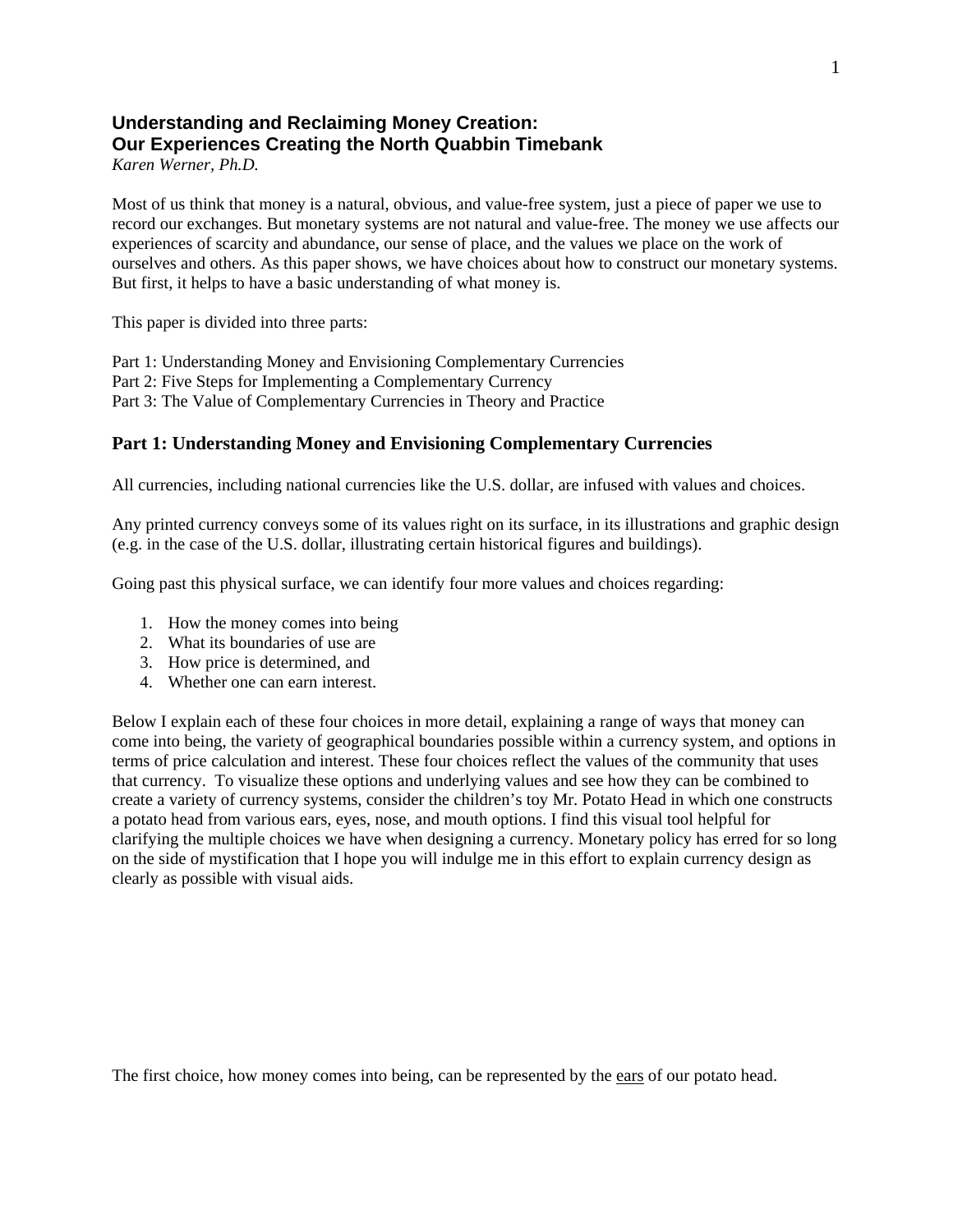These ears mean that money is created by fiat, which means "let it be made" in Latin. Fiat money comes into being out of the power of the word; in the case of the U.S. it is the word of the Federal Reserve, an appointed group that decides whether more or less money should be circulating. Fiat systems require some scarcity so that the money keeps [i](#page-11-0)ts value.<sup>i</sup>

These ears mean that money is a **backed currency** –a claim to a given quantity of a pre-determined commodity, which typically requires that a central bank have that commodity on hand to meet any such requests. When the U.S. dollar was "on the gold standard" it was an example of a backed currency.

These ears mean that money emerges out of mutual credit, which means that the currency is created at the time of the transaction as a corresponding credit and debit for two parties, as in a barter exchange or in a Timebank, a currency discussed below. No central bank is needed, but a system of keeping track of credit and debit is helpful.

The eyes represent a range of choices about geographical boundaries in the monetary system.

These eyes mean that the money has continental boundaries of use, such as all of Europe.

These eyes mean that the money has national boundaries of use, such as Canada.

These eyes mean that the money has local/ regional boundaries of use, such as Ithaca Hours used in Ithaca, New York, or Berkshares, used in Berkshire County, Massachusetts.

The nose represents choices about how price is determined within the monetary system.

This nose means that price is negotiable. Parties can decide the price of a person's skill or products. Some skills may be worth more or less than others –this is the "market," also known as supply and demand, a system of price and is the most common way that price is determined.

This nose means that price is non-negotiable. The price of everyone's skills and services is predetermined, as in the Timebank system, where everyone's hour

## 2









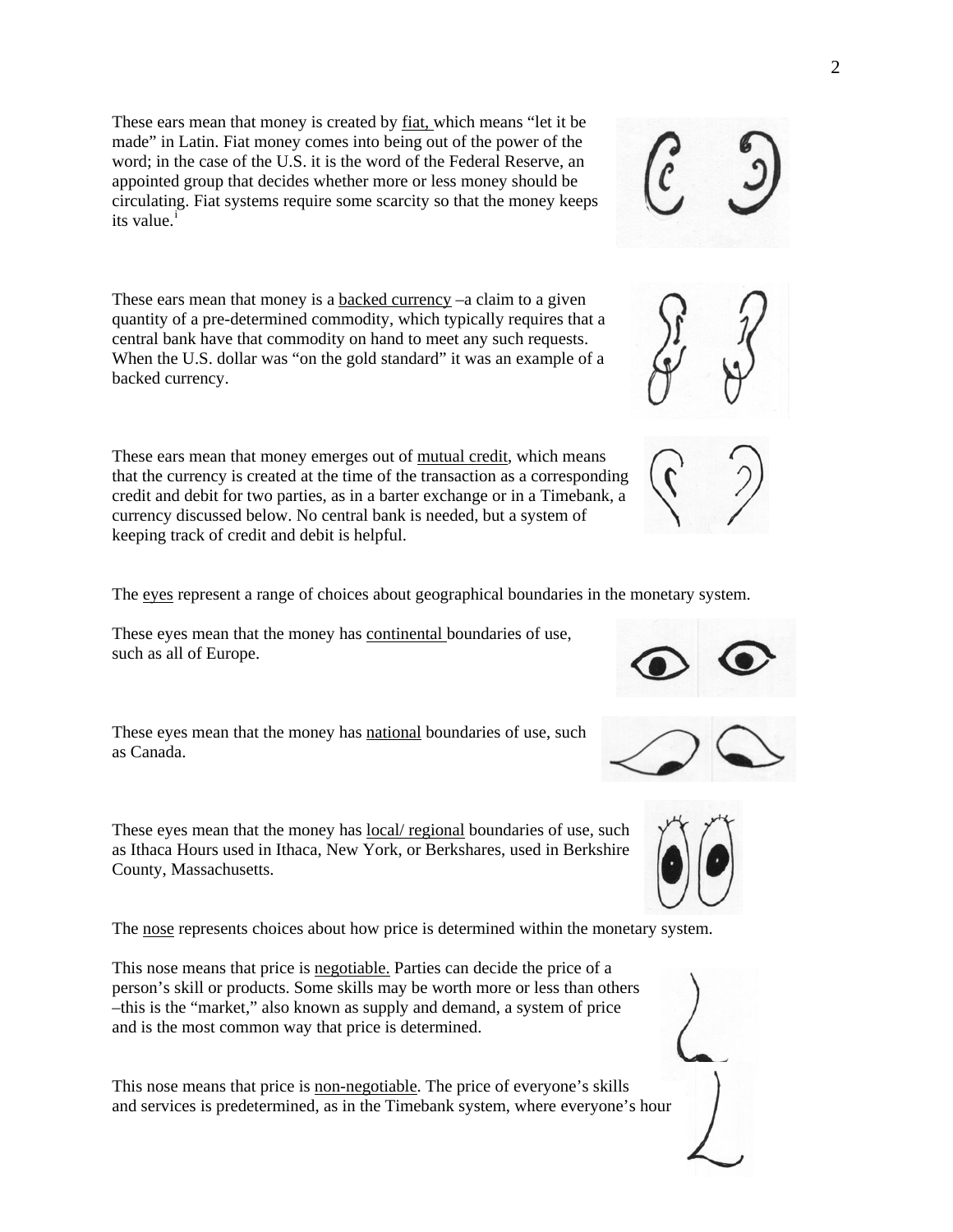of work is seen as equal in value. In Japan's *fureai kippu* program, the price is pre-determined, but different services are given different values.

The mouth represents whether or not interest is permitted within the currency.

This mouth means that interest is permitted so that people with the currency can lend it out in exchange for a profit. A currency that allows interest enables people with currency wealth to accrue more – and such mass accruals have en abled big economic changes like the industrial revolution, which needed a lot of capital investment.



This mouth means interest is not permitted, so people are not able to lend the currency out for profit. People have less of an incentive to save in a system without interest –thus keeping the currency actively circulating and helping people exchange services and goods.

Consider the following two currency systems (one mainstream and one not) represented as potato heads, made up of combined ears, eyes, nose, and mouth choices. Each of the two currencies embodies values about scarcity and abundance, sense of place, how to measure contributions in the world, and how to distribute resources. After seeing these two examples, try crafting other potato head currencies out of the described ears, eyes, noses, and mouths described and identify the values they embody.

The U.S. Dollar potato head:



Each of these four choices has both complex implications. The U.S. dollar currency comes into being from fiat, and the Federal Reserve that oversees the money creation requires that the currency be somewhat scarce. There is never enough money for everything that needs to be done –this is a choice that is rarely examined, but has a big impact, particularly on cash-poor parts of the society. At the same time, fiat money creation is one way to manage an economy.

The dollar has national (and in some instances international) boundaries for use; such boundaries reinforce a sense of commonality and connection to a nation-state over, say, connection to a town or to the whole world. The nation state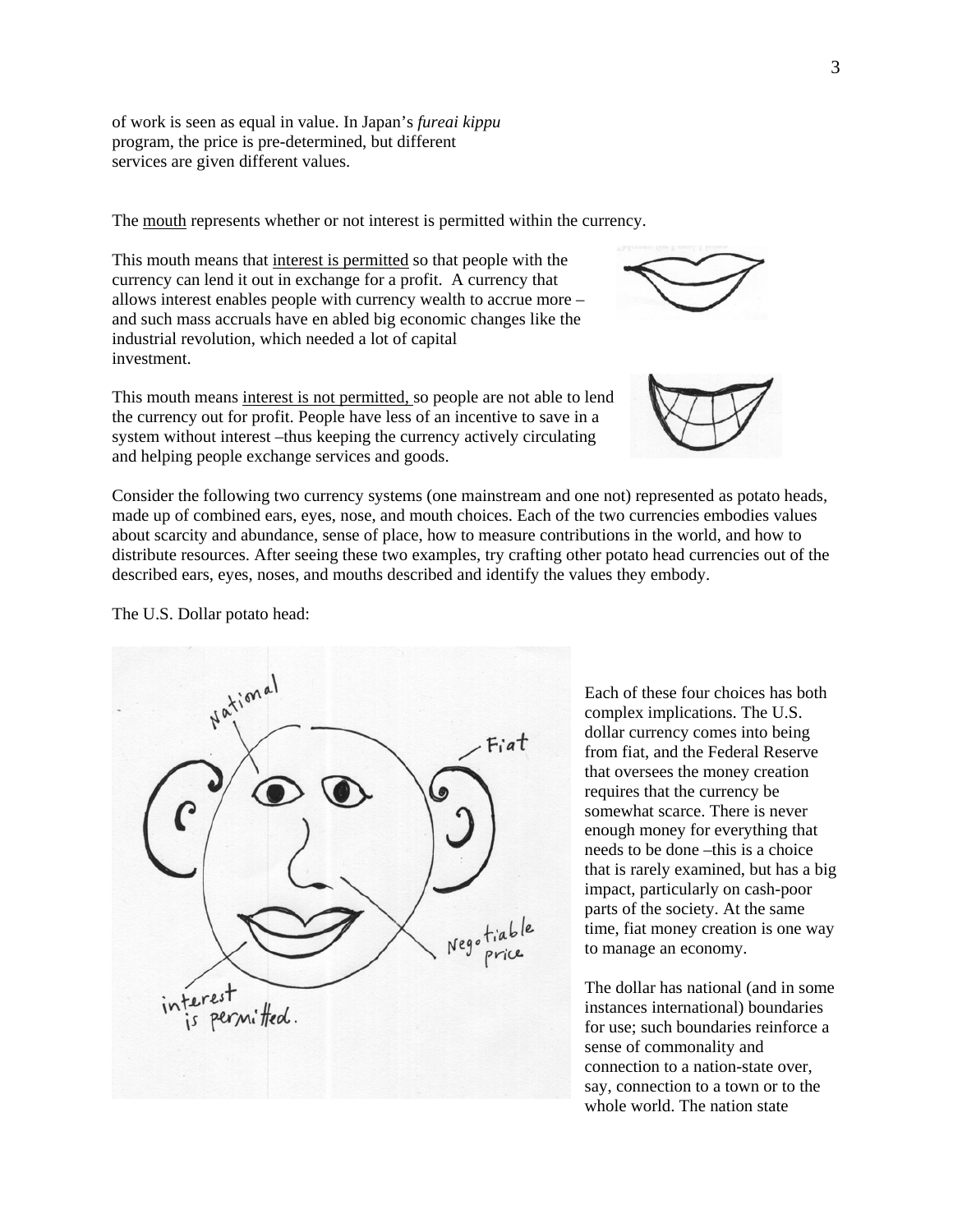sensibility prioritizes the well being of the nation state over these other boundaries –distinct local and broad global identities may both suffer as a result, with negative peace-keeping and environmental implications. At the same time, having a small, local geographical border within one's monetary system could lead to disconnection and lack of cooperation with other regions. It can become complicated to trade easily.

Price in the dollar monetary system is determined by supply and demand (the "market.") This system is criticized for valuing abstract concepts of supply and demand over people's actual needs. The market way of determining price is also embedded with sexist and racist values, demeaning the work that women and people of color do and according it lower prices. On the other hand, the market is defended as a self regulating system, giving feedback to producers and workers in an economy about what work does or does not need to be done.

Finally, one can earn interest on money one has in the dollar system–as noted above, this prioritizes savings and consolidation of wealth (which can be used for capital investment and technological or scientific innovation) over the frequent use of money for exchanges.

Compare this to the Timebank potato head. A timebank is a currency run as a community-based website where people list all kinds of services they are willing to provide or need help with. People exchange these services without the use of cash. Every time someone does a service for someone in a timebank, they earn hours that they can then spend in the timebank. Everyone's hour of service is valued equally. A timebank can be illustrated as such:



In contrast to the pervasive scarcity in the dollar system, the timebank's mutual credit means that as long as someone is willing to do the work and someone else is willing to go in debt, the work can get done. Scarcity is far less of an issue than it is in a fiat system. In terms of boundaries, the timebank encourages connection to locality, valuable for building community and trust with neighbors of all generations, something lacking in many communities in the U.S. Price in the timebank system is non-negotiable; specifically, everyone's hour is valued equality –this can be very empowering for people whose work, such as caregiving, is not highly valued in the market system. At the same time, if this were the exclusive monetary system, there might be less entrepreneurial incentive. Finally, interest is not allowed, putting all the energy of this

currency into the exchange of services rather than into speculative activities, investments, or savings. This may be at the risk of having capital investment, which is helpful for many technological and scientific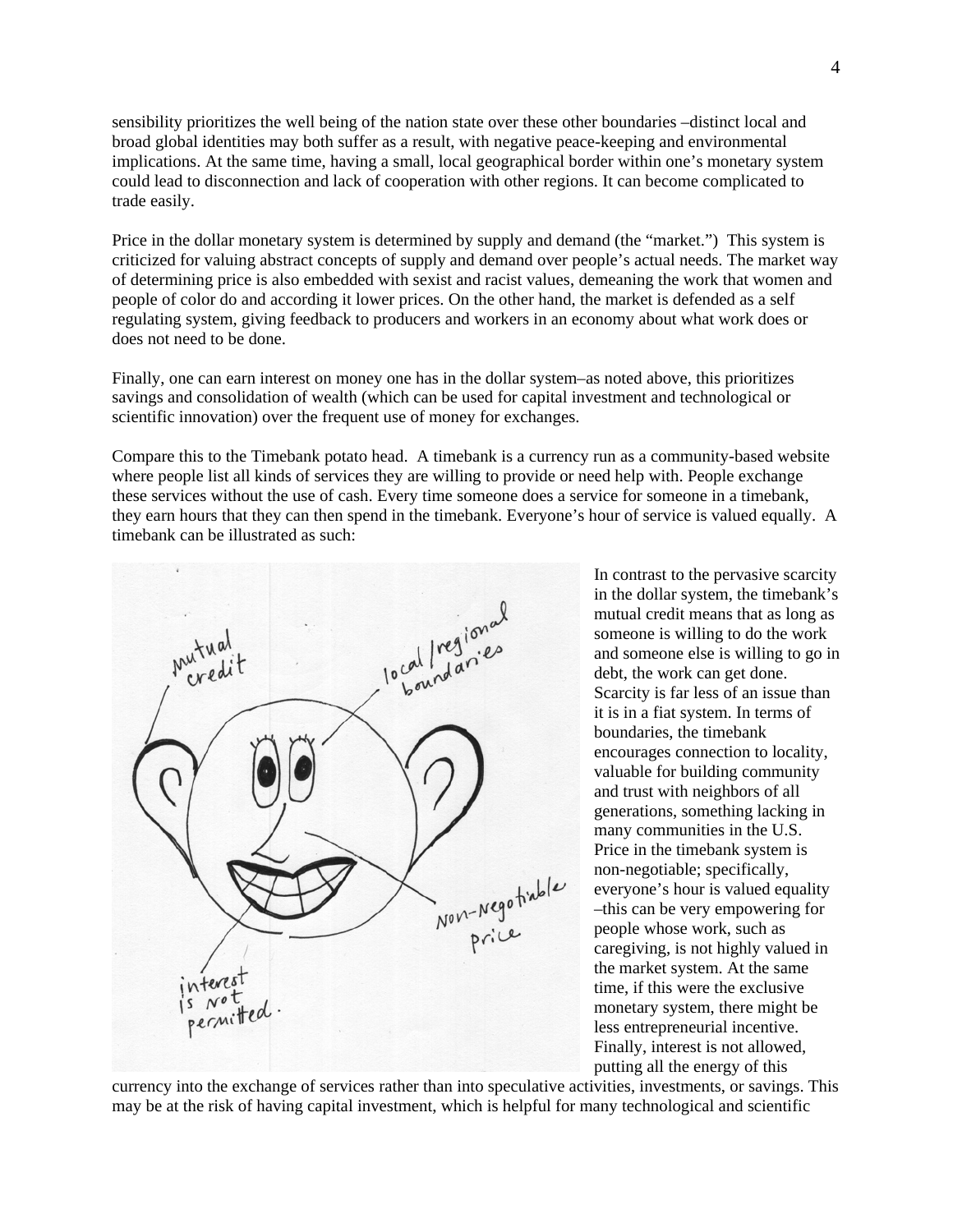#### innovations.

can enable a society to balance competitive, consolidating, and hierarchical values embodied in currencies like the dollar with nurturing, equalizing, cooperative values embodied in currencies like the timebank. Invoking the yin/ yang balance, Lietaer argues that both competitive and cooperative energies have a social role. While I am sympathetic to the values within the timebank currency system, I am not suggesting that timebanks are better than dollars or that they should replace national currency systems like the dollar. Rather, I agree with Bernard Lietaer, a former currency trader and one of the designers of the Euro, who argues compellingly in his book *The Future of Money* that we need multiple currencies. I endorse having a timebank and the U.S. dollar accepted in my own locality. As Lietaer argues, having multiple currencies

Two additional reasons for having multiple currencies are, first, that if a national currency fails or leaves a collapse. Second, they can enable a community to build the "commons," shared resources that support the common good, often democratically decided. country because of investment or speculative behaviors, complementary currencies can prevent social

my state of Massachusetts. You can see a growing map of complementary currencies all over the world and post your own, at: http://www.complementarycurrency.org/ccDatabase/maps/worldmap.php How many complementary currencies are there? Lietaer estimates that there are over 5,000 systems functioning all over the world. I can think of nine complementary systems of varying scales and types in

# Part 2: Five Steps for Implementing a Complementary Currency

each of the five steps, I write in italics about our own process establishing the North Quabbin Timebank in north central Massachusetts, which we started in January 2007. Below I describe five key steps to consider while starting and sustaining a complementary currency. For

#### **<u>Step One: Getting Started</u>**

The first step in starting a complementary currency is to get the lay of the land –clarifying intentions, assessing resources, and doing research.

#### **ntentions I**

What are you trying to achieve by introducing a complementary currency? Is your aim:

To encourage people to shop locally?

To build community?

To empower people who have been excluded by the national currency, helping them reframe themselves as economic contributors?

To help people meet practical needs and get supplies in a cash-poor region?

To have a safety net in place in case the national currency crashes?

To meet the needs of a particular demographic or social sector, say elders or education?

To provide a competitive edge for a business or sector (as in frequent flyer miles)?

#### **Resources**

Assess your people, national currency, and technological resources.

In terms of the people-power behind this currency effort, do you have a core group of people on board?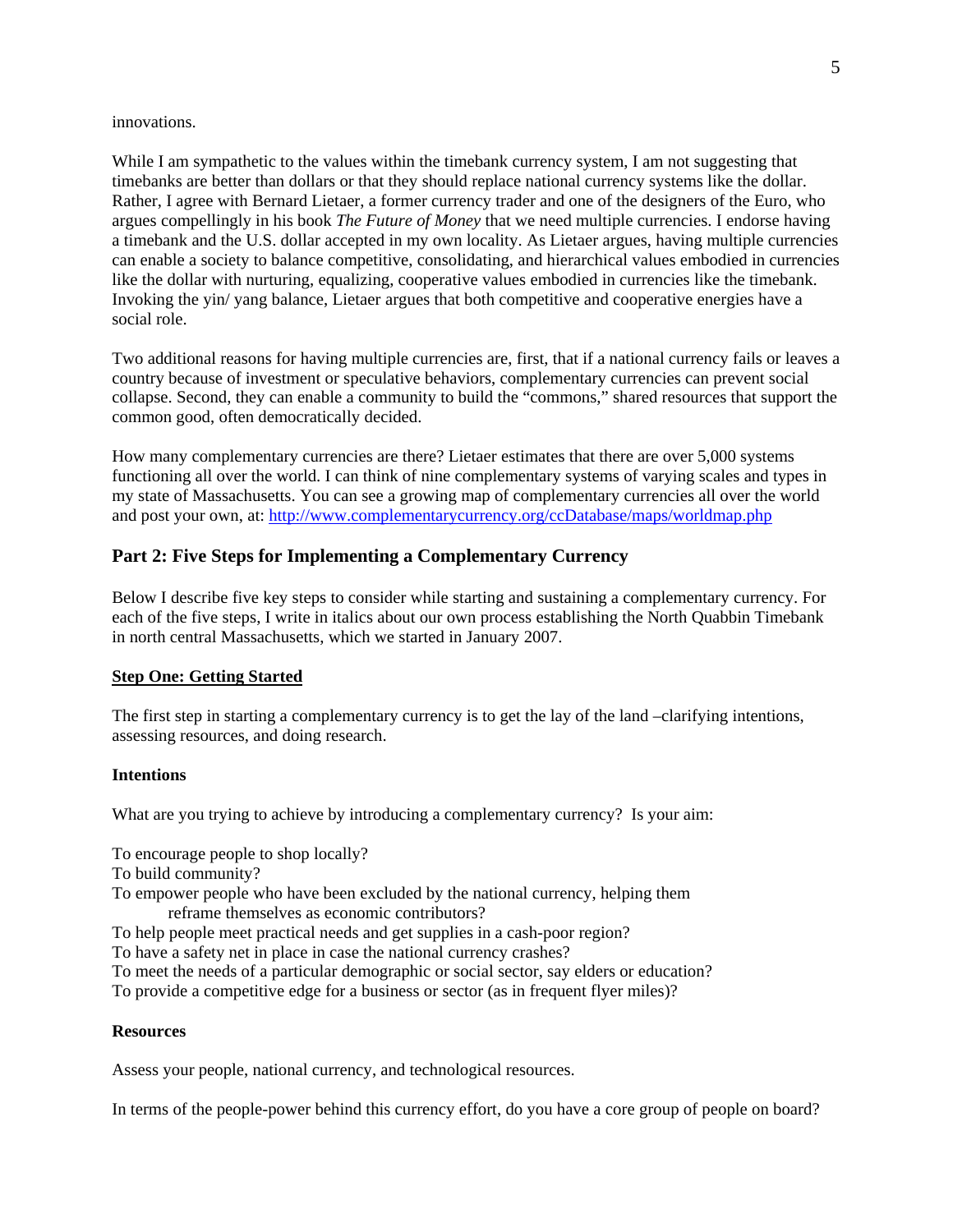#### Who are your allies?

there schools nearby that could lend students (say, in exchange for giving them service-learning credit) or other resources like access to grants? Having a real commitment to compensate the coordinators of the currency is crucial for developing a long-term system. In terms of using national currency as a resource for supporting the complementary currency development, is this effort something that can be incorporated into a paid job–for instance, work in a social service agency or university service learning program? Are there potential community funders? Are

In terms of technology, consider whether potential users of the currency have Internet access and familiarity.

#### **esearch on currency systems R**

In light of your intentions and resources, choose a well-suited complementary currency system. Two good websites for researching the range of options are:<http://www.appropriate-economics.org/> and <http://www.transaction.net/> You may be inspired to create your own hybrid system. Contact coordinators of existing systems with your questions about organizing and sustaining the various kinds of currency systems.

Our actual "Step One" experiences at the North Quabbin Timebank:

 *Our complementary currency started as an experiment in an undergraduate "Social Welfare" class that I taught at the University of Massachusetts, Amherst. The course explored a range of social welfare tools, including ones like community currencies that are still outside the mainstream social welfare discourse. Students in the course were able to experience a class-wide timebank for the semester, and then considered whether a complementary currency could be a useful intervention in a cash-poor region.* 

 *To my delight, at the end of the semester three students in the class proposed that we team up to do an independent study: starting a real timebank in a nearby low-income, town, Orange, Massachusetts, where these three students grew up. One of the students had worked at a non-profit in Orange, Young Entrepreneurs Society (YES), that was very sympathetic to complementary currencies and was willing to sponsor a timebank, so we jumped at the opportunity. As a sociology instructor, I received some departmental funding and an outside service-learning grant to cover my involvement in the project (this was not an easy sell to the department) as well as a university arts grant to fund a short video about the project. The students each received credit for developing the timebank, which we named the North Quabbin Timebank. You can see the video we created at: www.nqtimebank.org.* 

*Since the students grew up in the region, they were able to tap community resources –extended family and friends, the high school where they graduated, relatives who ran the Rotary club, a sympathetic radio station, a grocery store and local business that made financial contributions. Their connection to YES has been invaluable. The director of YES is on our core organizing committee and connected us with key allies, including two town managers who are now members and allies of the North Quabbin Timebank.* 

*In terms of why we chose the timebank model rather than another complementary currency system, we went with what was familiar–the timebank worked well enough in our class. We knew the web system was very user-friendly. And, we liked the radical logic of timebanks (everyone's hour of service is valued equally) to balance the logic of the national currency, which values people at such different rates. We sensed that a timebank was simpler to organize than most printed currency systems, which require a larger scale to thrive. The director of YES had been one of the main organizers of a regional complementary currency that has since folded, so he was well versed in currency-thinking and excited by*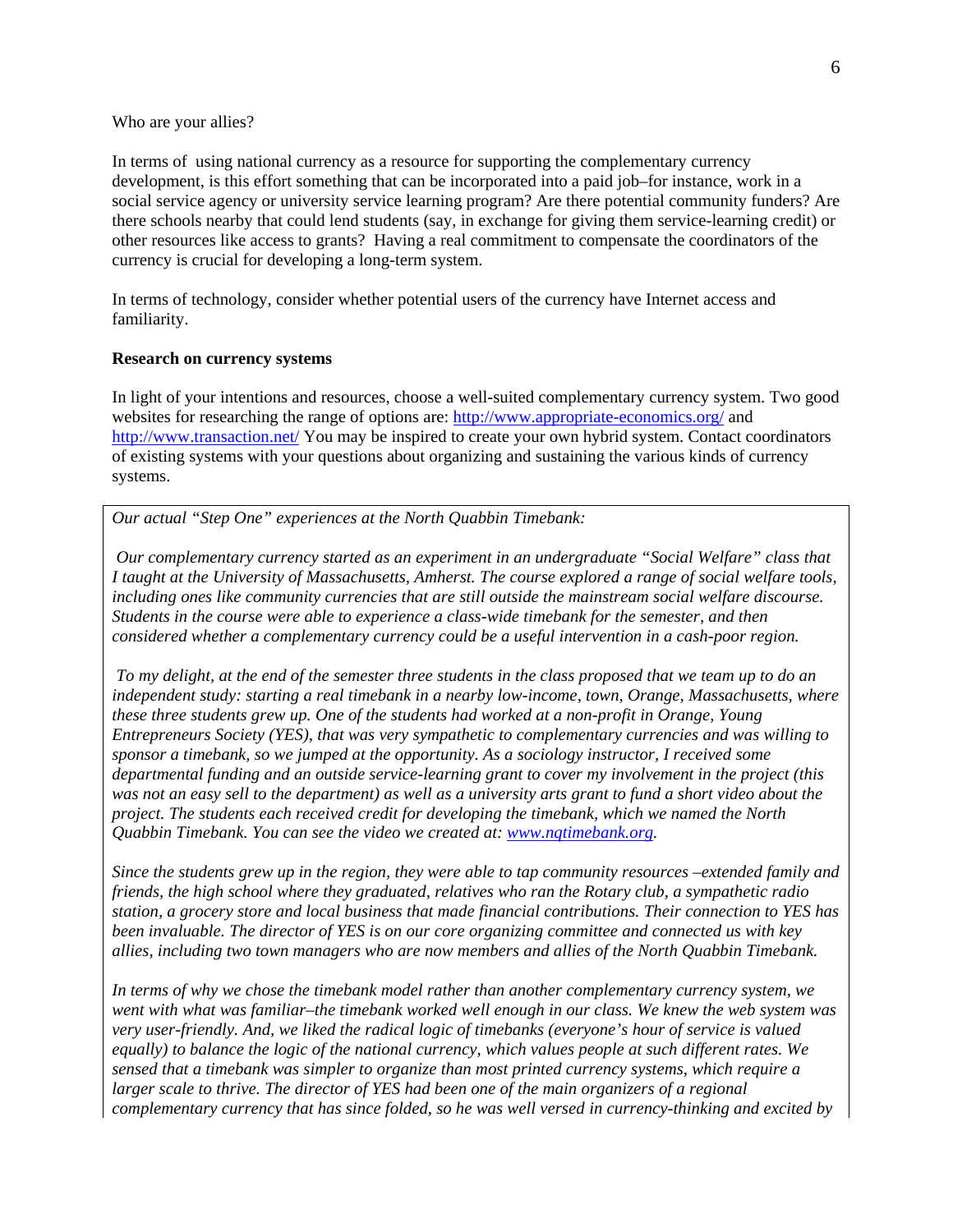*the timebank model.* 

*We also had a sense of the computer and Internet accessibility in the region –there is a free cyber café at YES in the center of Orange in addition to public libraries with computer access. We did not do a comprehensive search on other currency systems like LETS (Local Exchange Trading System), which may have some insights for us along the way if we chose to include the exchange of goods in addition to services. We have contacted several of the successful timebanks in our state and in other parts of the country –and have received very useful tips from them.* 

# **Step Two: Creating The Organizational Structure**

this. Issues of governance, funding, membership, liability, and orientation are important to think through as you get people involved and plan for the long term. As the instigators of a complementary currency, you'll need to think about how the system will be managed and organized. Even if you are anticipating minimal management, it is good to be clear about

#### Governance Process

Who will make decisions about maintaining the system, and how will these people be selected? What will the expected terms of service be and how many people will govern? Will these people get compensated for their governing work? Will some decisions be made without collective input?

What kinds of policies will there be regarding people who are in long-term, extensive debt in the system? Another question is: how will the system deal with state and federal taxes? (Timebank exchanges are legally tax-free, but most other complementary currency systems have tax implications.) Try to anticipate the kinds of decisions that will need to be made. One kind of issue that gets raised is:

funding, membership, liability, and orientation, all described in more detail below. Either the governing council or the starting organizers will also have to consider important issues of

## Business Plan/ Funding

and how you plan to raise needed funds. As mentioned in Step One, keep in mind the compensation of the urrency coordinator(s), since coordinating can be a substantial amount of work. c Business plans involve anticipated budgets and can also be opportunities to envision the growth of a project. An important issue to consider in developing a currency is what the expected annual costs will be

#### **embership Rules M**

Some questions to consider:

- Will this currency system be open to everyone, or only to those within a certain business sector, demographic, or geographic region?
- Will members need to have references? A criminal record background check for certain kinds of services?
- Will there be a cost to join? Will members be given a unit of the currency upon joining, to entice them to start using the currency?

## Liability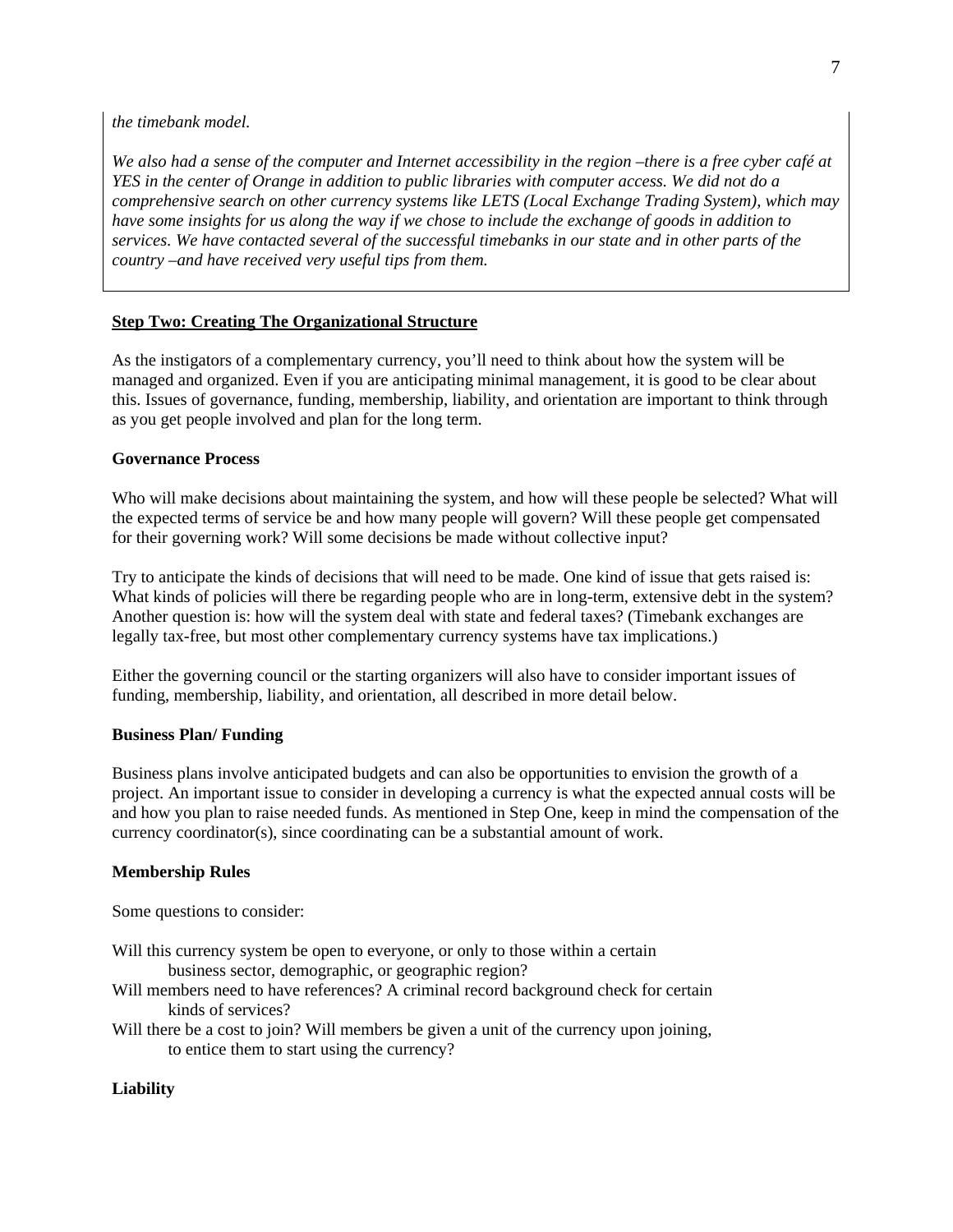What kind of communication will occur with currency users to clarify liability issues? What are the options for getting insurance coverage for your currency system?

#### **Orientation Process**

It is good to consider having a member orientation meeting or booklet. One advantage for orienting new members is that people will be clear about rules of conduct and liability issues related to engaging in the currency. And people may be more willing to join, knowing everyone has received the same training/orientation. Having a clear orientation to the currency may also prevent future confusion for users, keeping the system flowing smoothly. Orientation is also a chance to educate users about the social implications of the currency.

# *Our actual "Step Two" experiences at the North Quabbin Timebank:*

*We are getting to these issues nine months after starting our timebank. We wanted to get a core of people, many of whom we knew, signed up as timebank members before we invested time in governance and orientation details. With hindsight, some of us feel that that having a clear orientation system from the start would have been helpful–as it is, we will have over twenty members who have not been properly oriented. They were also admitted to the timebank without the references we are now asking from members.* 

*In terms of governance, we took some advice early on from Timebanks USA (see their website: http://www.timebanks.org) and gathered together a core organizing committee comprised of the three students from the University of Massachusetts, one of their parents who lived in town, myself, the director of YES, and two other community members who are leaders in the community. We meet every 5-6 weeks at YES for an hour and brainstorm how we can grow and what needs to be done. The members of this committee have connected us with funding opportunities and important venues for recruiting. We compensate each core organizing member with a timebank "hour" for each meeting they attend.* 

*In terms of a business plan, we made one in our early days –a calendar grid listing outreach and publicity, fundraising, and membership goals and tasks. We barely looked at the plan thereafter, though arguably it was a good exercise for getting us to think through the tasks of our first six months of existence. Not everyone agrees with the step of mapping out a formal business plan. Paul Glover, who started the Ithaca Hours system in upstate New York said, "My business plan is to start and see what happens."* 

*Six months after we started, we received a community foundation grant that will cover our costs for the next year of operation, but we need to start thinking long term: how will we ensure we can exist for the next ten years? This will involve an assessment of both cash and people power and realistic thinking about what we need to keep the currency going. We are also researching ways of tapping local college students who are given credit and, in the case of one forward-thinking community college, tuition in exchange for service learning.* 

*We are just starting to work out more details about our membership rules. Our core organizing committee decided that anyone 16 years or older who resides or works in the nine towns that comprise the "North Quabbin" region can join. Membership is currently free. We have connected with several regional senior centers and groups who have been very interested but are concerned about safety. Will they be able to trust the people they contact for services in our timebank? We are researching how other timebanks manage this issue, and have been hesitant to ask for members' criminal background checks, but are considering asking for a reference. Timebanks USA suggests that members use common sense when connecting with someone for a service–making the same judgments as they would when doing an*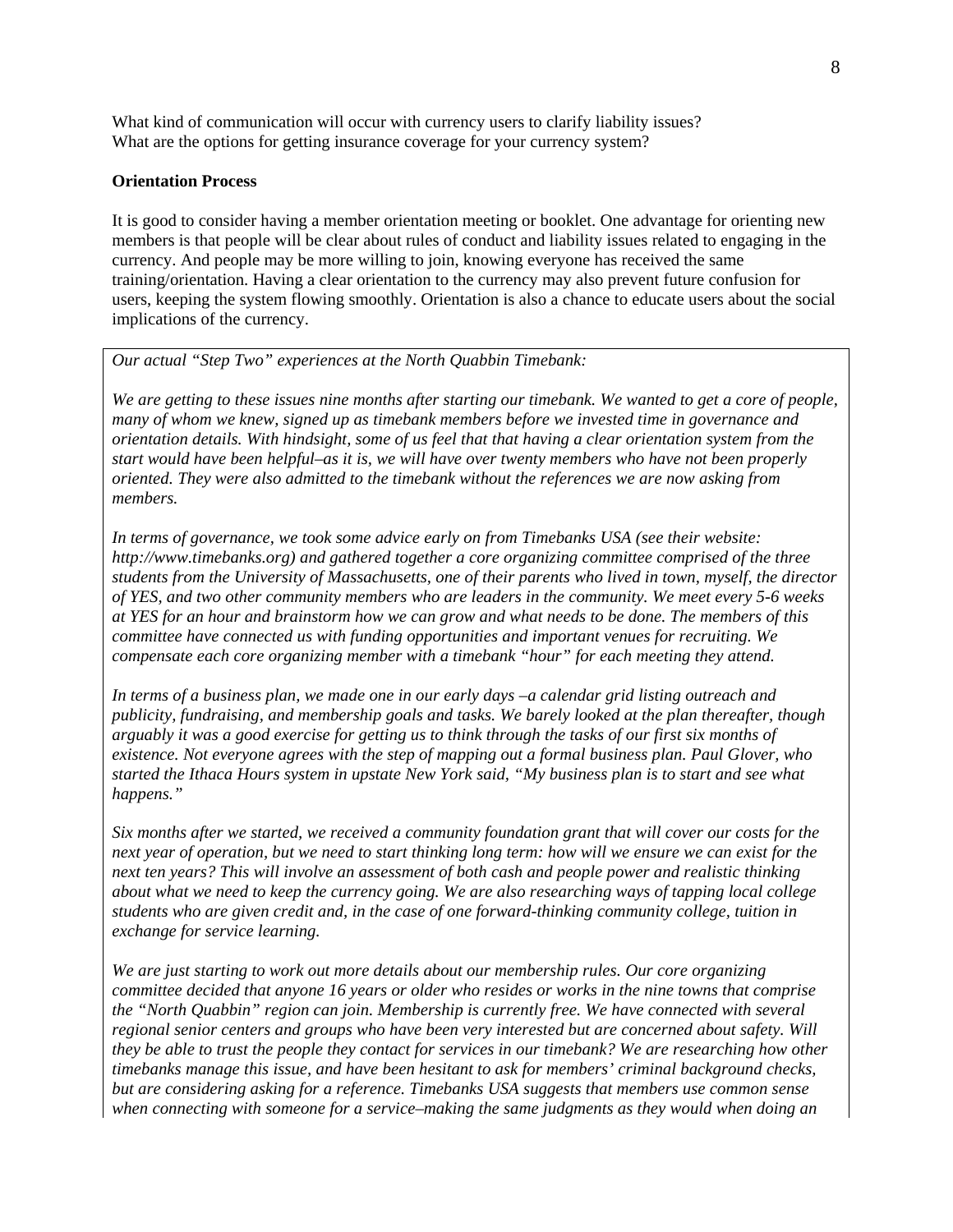*exchange with national currency.*

*We have decided to get liability insurance, since it is quite inexpensive, and since we are affiliated with a non-profit that we don't want to put in any legal danger.* 

*We have just initiated a one-hour orientation, and we are now requiring this for all members. In hindsight, we should have required this for everyone who joined from the start, but we were so eager for members in our first few months that we made the process as easy as possible–just sign here. Now, we will have face-to-face contact with all members (which helps us make the timebank work best for them) and members will know that almost everyone has received a similar introductory training. We are publishing an orientation book, culled from the work of other timebanks. We will hold a group orientation periodically at YES and will also be available for one-on-one or small group orientations by appointment.* 

#### **Step Three: Doing Outreach**

Part of introducing a currency is getting people to believe in it and feel like it is worthwhile to be part of the system. Outreach is thus crucial for getting the word out and encouraging people to participate. Consider these opportunities for outreach:

Speaking about the currency at places like social clubs (in the US: Rotary, Lions, and Elks) as well as schools and senior centers and other community events; Writing press releases and sending photos to local newspapers; Creating your own website where you can post photos and sign-up information; Being interviewed on community cable access television; Contacting social service agencies –going to any community coalition meetings; Contacting the chamber of commerce –ask them to mention the currency in their literature; Organizing potlucks with potential members; Contacting religious organizations –finding religious leaders in the community who can recruit their parishioners; Talking to people one-on-one –this is a BIG one; Inviting community leaders to governance meetings to get their outreach tips; Riding around town on a bicycle, getting everyone you know to sign up; Creating and placing brochures everywhere; Harnessing the energy of anyone who expresses serious interest in the system –ask them to help recruit or invite them to join the organizing committee.

*Our actual "Step Three" experiences at the North Quabbin Timebank:* 

*We did a LOT of outreach in our first few months, and it paid off, to our delight. People in the region have heard about our timebank. We did our first presentation at a high school volunteer club, where some of our core organizers had close connections, and we recruited one member there. Then, we moved on to the Rotary Club and to a regional coalition of service agencies that meets monthly. We invited the town managers to an organizing meeting and they joined the timebank and invited us to be on a cable access television show. We invited the president of a senior citizens group to one of our meetings and she offered us recruiting ideas. We emailed a sympathetic journalist to do an article about us. We hosted a potluck and made many of our family and friends come –and we signed them up right there, after we ate and showed a video explaining timebanks. We spoke at a local "Public Conversations" dinner, did a press*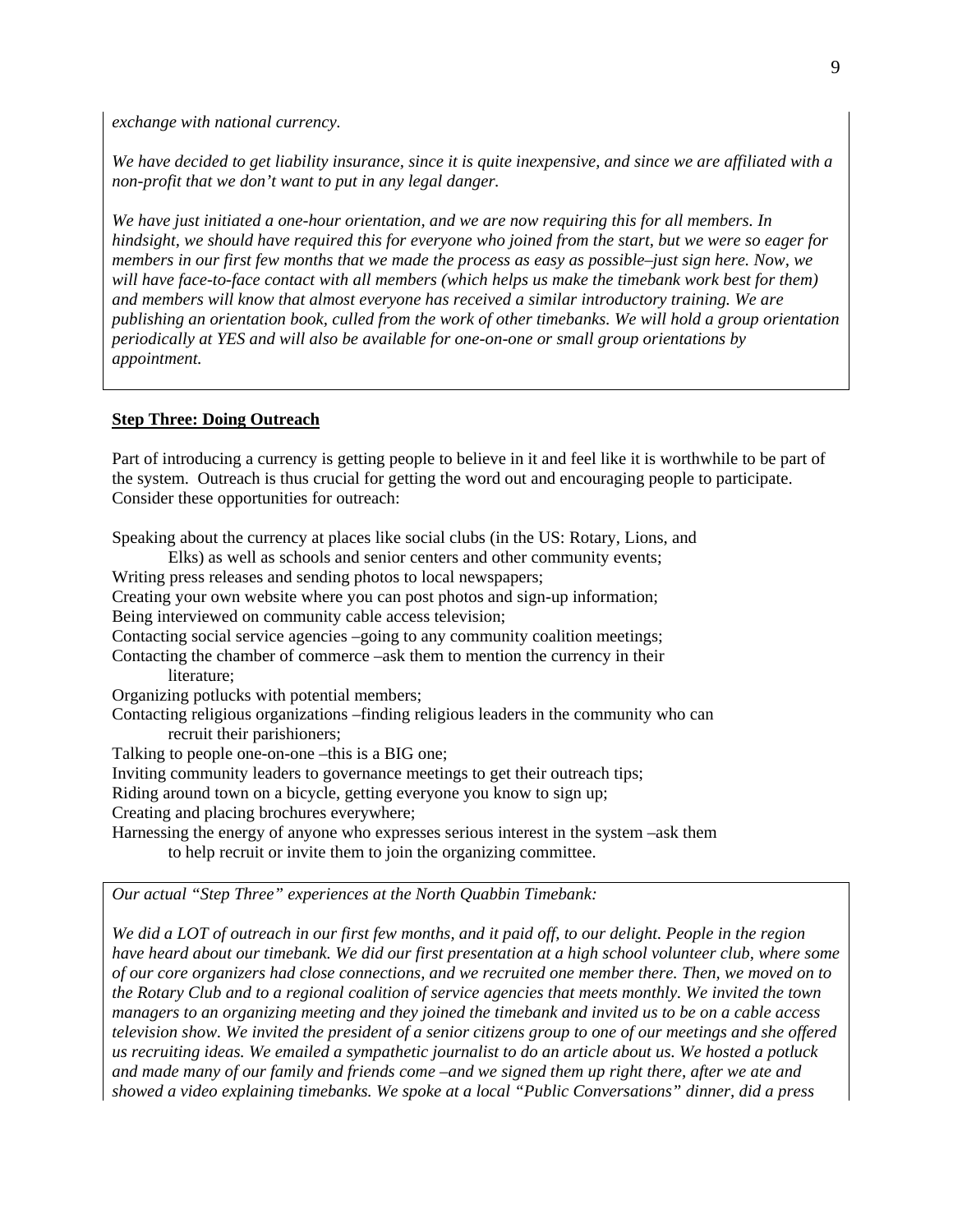*release, posted updates in a community coalition newsletter and created a website, [www.nqtimebank.org,](http://www.nqtimebank.org/) where we have now posted the short video we made about our timebank.* 

*It was helpful that we had five people for this intense outreach phase – we were able to split up some of these tasks. We found that we became better at explaining our currency system with practice. People have been very supportive-which has been a pleasure and keeps us going.* 

# **Step Four: Doing Inreach**

Inreach is just as important as outreach in making the currency a success. Having members is one thing, but do they actually *use* the currency system?

Make sure there is a system in place to count the number of exchanges done with the currency. Inreach can involve any kind of research, incentive, or technical refinement to encourage people to use the system. It can also connect with outreach when it involves recruiting members with particular skills that are requested within the currency. It is important to listen to members as well as those reluctant to join in order to strategize both inreach and outreach strategies.

*Our actual "Step Four" experiences at the North Quabbin Timebank:* 

*Since we were so focused on outreach, we were caught off guard by the inreach needed to make our system thrive. We are finding that we still need to be in peoples' faces to get them to use the system –we asked that core organizing members take leadership roles and promise to do one exchange per month, though all of us have been slack with this, still getting used to thinking of the timebank as a real resource we can use! Whenever we make a strong plea for our organizing members to use the timebank, we get a flurry of activity –people have exchanged babysitting, cooking, housecleaning, and assistance with a wedding. I am helping one organizing member apply to graduate school, and with my earned hour I am getting a haircut.* 

*We are now embarking on an extensive inreach effort: one of our organizers will contact each member and ask them how to make the system best work for them. We will help members list more services that they need and want to offer; sometimes people need help thinking of service and requests. Another part of our inreach effort is making sure that all the services and requests listed are up to date.* 

## **Step Five: Documenting Your Experience**

Documenting your efforts in organizing a currency system is important for a few reasons. First, documentation, whether on the web, on video, or in writing, can be a source of practical tips for others starting a currency system like yours. Second, documentation gives visibility to your particular currency project –a form of public relations and outreach. Third, documentation is an asset to the global complementary currency movement. As the World Social Forum movement attests, many people around the world are eager to learn about a range of ethical community development experiments. Complementary currencies are a vital part of these global conversations, and documentation helps make these efforts more concrete, tangible, and present for others. Finally, documentation about use and impact of the currency system (though it is always complicated to measure impact) can be useful for grant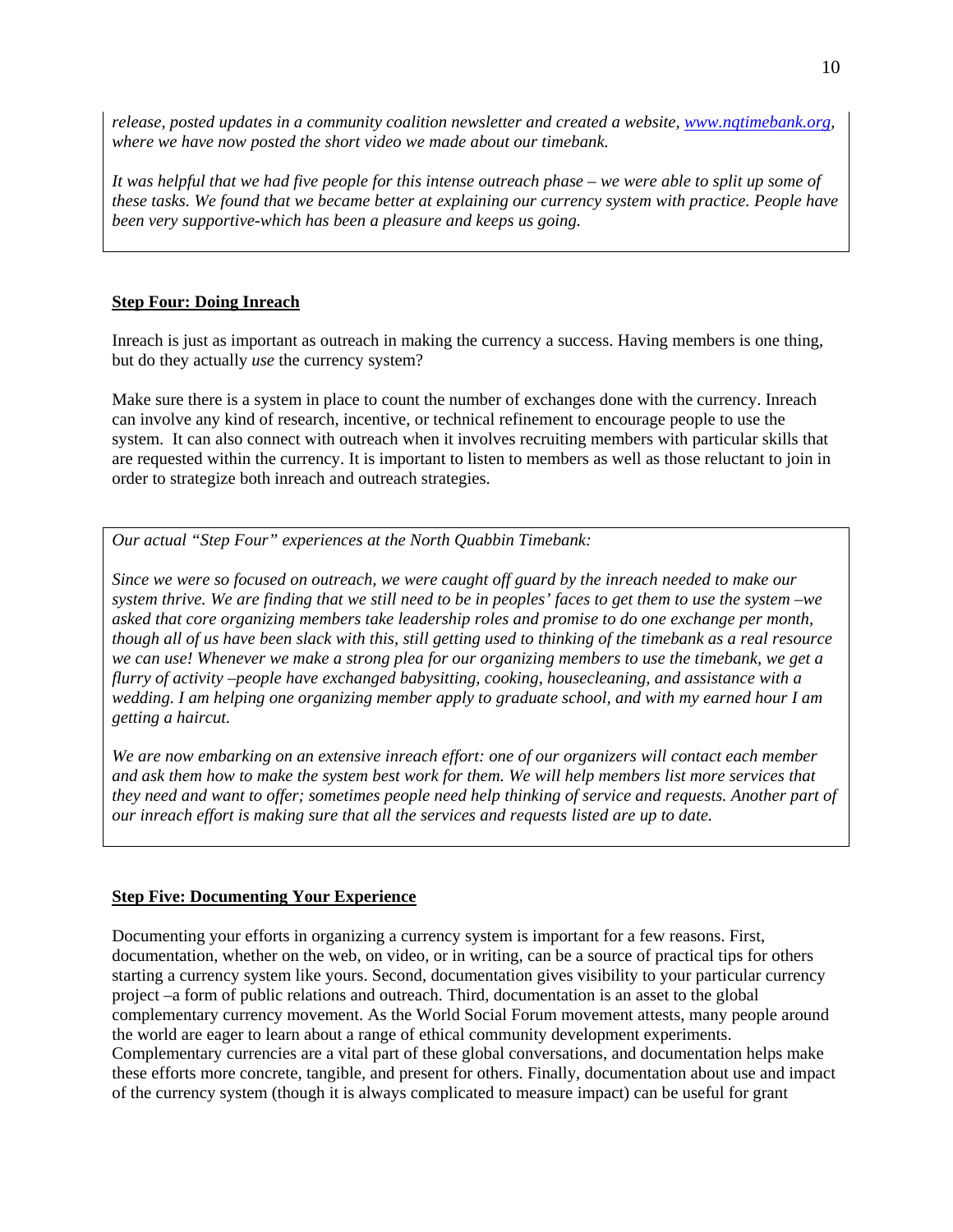applications and other funding requests.

*Our actual "Step Five" experiences at the North Quabbin Timebank:* 

*We are documenting the creation of the North Quabbin Timebank in a few ways. First, we have video footage from our first six months of existence, and, as mentioned above, we used this to create a short promotional video which is posted on our website. From the start, I have been taking notes on the whole process and plan to write an academic article about creating a currency in the context of community economies, action research, and community-university partnerships.* 

*The documentation of our currency project serves several audiences: residents of the North Quabbin who are curious and want to learn more before joining; people from other communities who want to consider their own currency systems; academics interested in rethinking what an economy is; and academics and activists looking for ways of collaborating and thinking about scholar-activism or community-university partnerships.* 

# **Part 3: The Value of Complementary Currencies in Theory and Practice**

As mentioned at the start of this paper, the currencies we use affect us in relational and practical ways. They affect how we connect to place, how we relate to neighbors and feel about our own contributions, and how resources and services get distributed.

To be more specific, complementary currencies like timebanks affect us by valuing our contributions equally, prioritizing relationship and community-building over supply and demand. They can help construct a local economic identity, as is the case of the North Quabbin Timebank, and create a way for services to be exchanged and needs to be met, even when there is little national currency available in a region.

People are often supportive of complementary currencies, given these relational and practical advantages. But at our Atlanta U.S. Social Forum presentation on community economies, a few audience members posed questions about the political value of complementary currencies, arguing that timebanks and other seemingly small-scale community economy projects are tangential to the political project of fighting neoliberalism.

I, along with others working from a community economies perspective, see the political and strategic value of working on projects like a local timebank. Projects that may seem to be disparate and small scale actually constitute an exciting global movement of social and economic innovations. Such efforts are documented in recent books,<sup>[ii](#page-11-1)</sup> and practitioners abound at the World Social Forum (embodying the spirit of "one no, many yeses.") Seeing the numbers of such disparate projects is staggering and inspiring, challenging assumptions that projects like a timebank are stand-alone and insignificant. In terms of currencies, for instance, consider the fact that there are over 600 complementary currencies in Japan alone, some government sponsored, some grassroots organized (Lietaer, 2004). For more information about the prevalence of the global complementary currency movement, see the map referenced earlier: <http://www.complementarycurrency.org/ccDatabase/maps/worldmap.php>

Documenting community economies projects is an important part of constituting and nourishing this movement of economic alternatives. This knowledge affects our sense of what is possible, in turn opening up the spectrum of activist projects we choose to pursue.